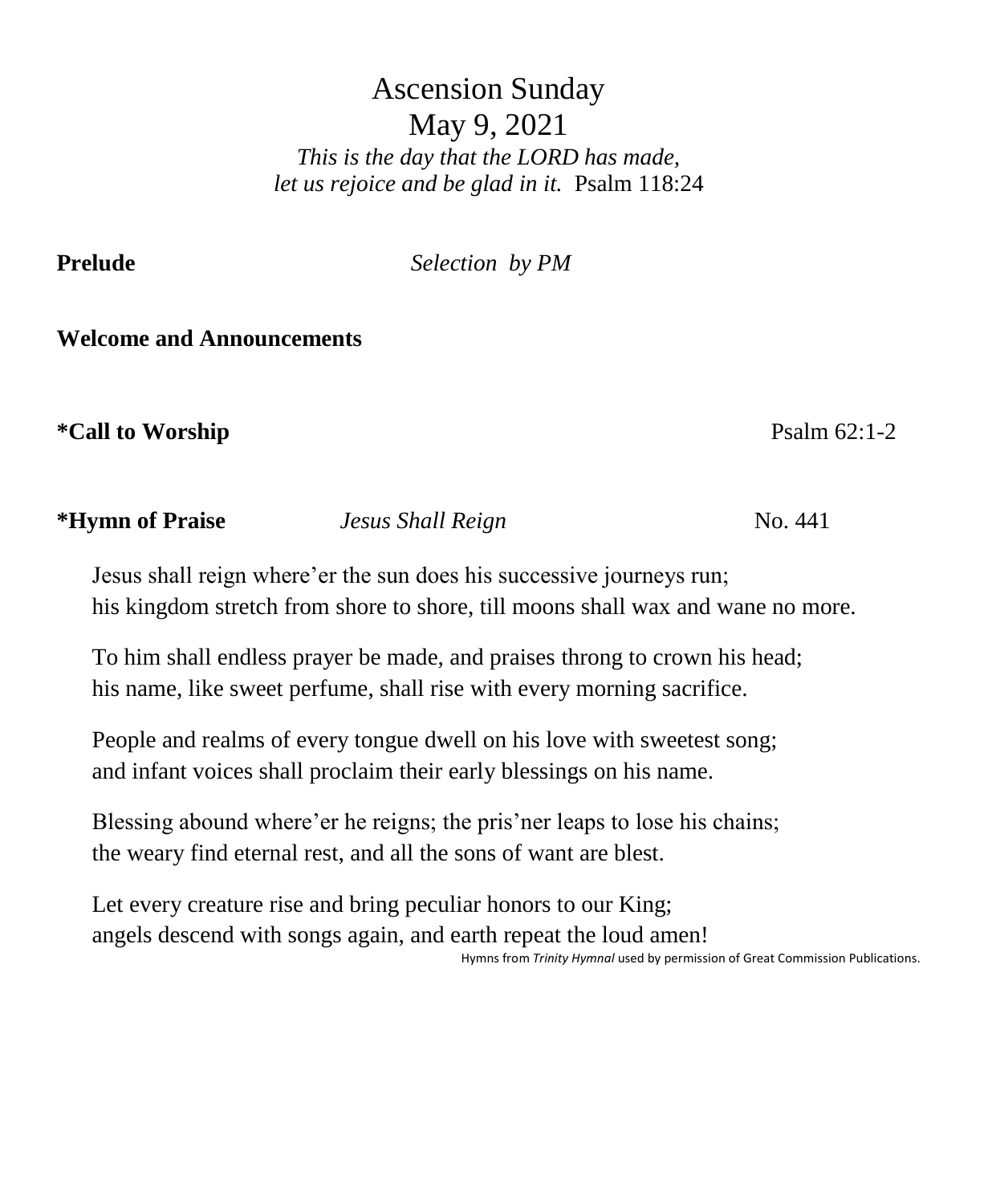**\*Prayer of Invocation** 

#### **Scripture Reading Gen.** 37:1-11

#### **Prayer of Confession**

Our Gracious Heavenly Father, it is with heavy hearts that we come before you today to confess our sins to you, for we all, like sheep, have gone astray, each of us has turned to our own way. For all of us have fallen short this week of the glory of Almighty God. Forgive us, we pray; wash us clean from all of our sins and renew us in our innermost being. We praise you our God, that you have not left us to perish in all our sin and misery, for you have laid upon your only son, Jesus Christ, the iniquity of us all, and have thereby saved our souls from eternal damnation. Help us now to glorify you with every fiber of our being and continue to renew our hearts and minds after the image of your precious son, Jesus Christ, in whose name we now pray. Amen.

#### Assurance of Pardoning Grace **Property** Psalm 62:5-7

**5** Find rest, O my soul, in God alone; my hope comes from him.**6** He alone is my rock and my salvation; he is my fortress, I will not be shaken.**<sup>7</sup>** My salvation and honor depend on God; he is my mighty rock, my refuge.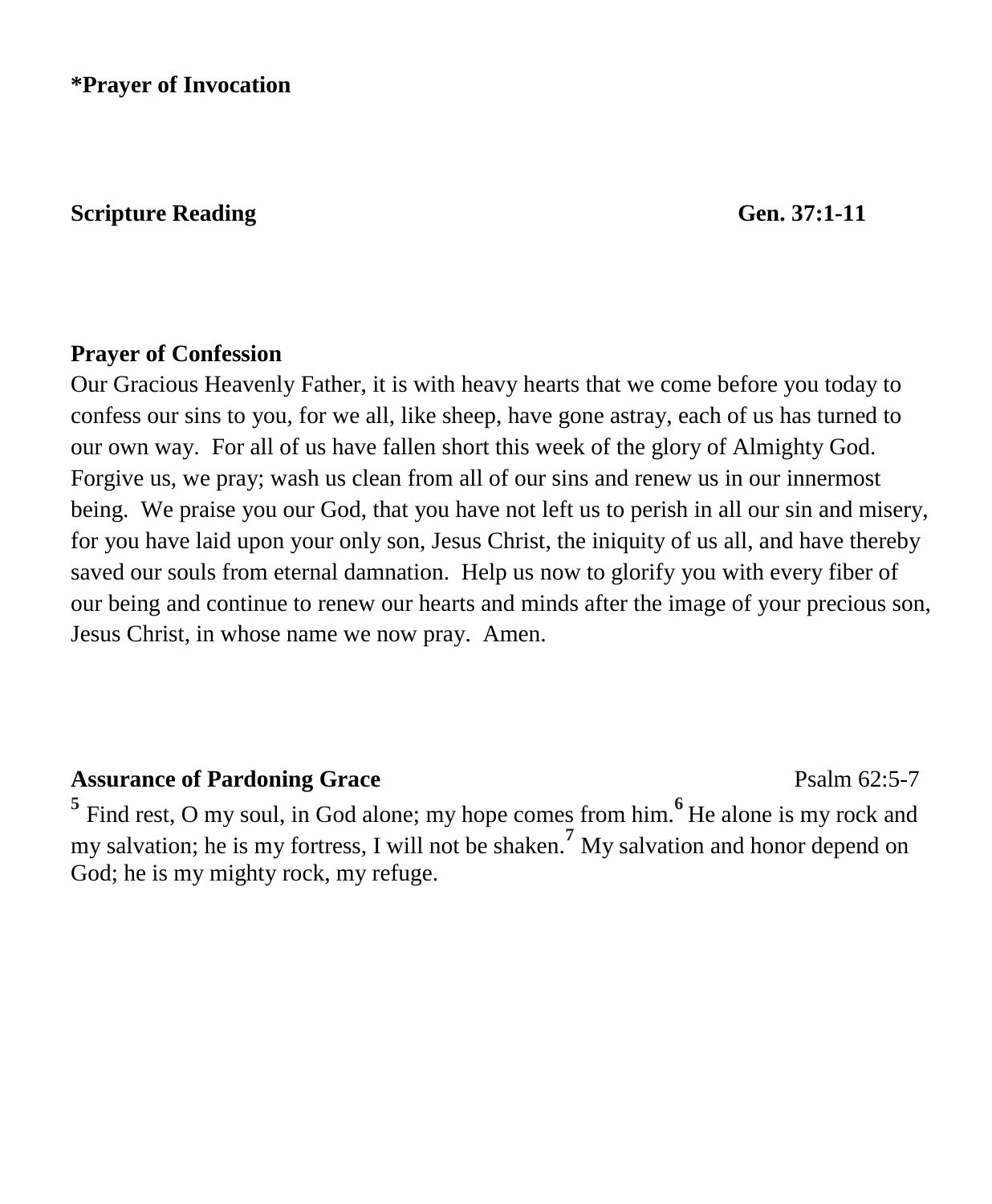#### \***Hymn of Thanksgiving** *Be Still My Soul*No. 689

Be still, my soul: the Lord is on your side; bear patiently the cross of grief or pain; leave to your God to order and provide; in ev'ry change He faithful will remain. Be still, my soul: your best, your heav'nly Friend through thorny ways leads to a joyful end.

Be still, my soul: your God will undertake to guide the future as He has the past. Your hope, your confidence let nothing shake; all now mysterious shall be bright at last. Be still, my soul: the waves and winds still know His voice who ruled them while He dwelt below.

Be still, my soul: when dearest friends depart, and all is darkened in the vale of tears, then shall you better know His love, His heart, who comes to soothe your sorrow and your fears. Be still, my soul: your Jesus can repay from His own fullness all He takes away.

Be still, my soul: the hour is hast'ning on when we shall be forever with the Lord, when disappointment, grief, and fear are gone, sorrow forgot, love's purest joys restored. Be still, my soul: when change and tears are past, all safe and blessed we shall meet at last.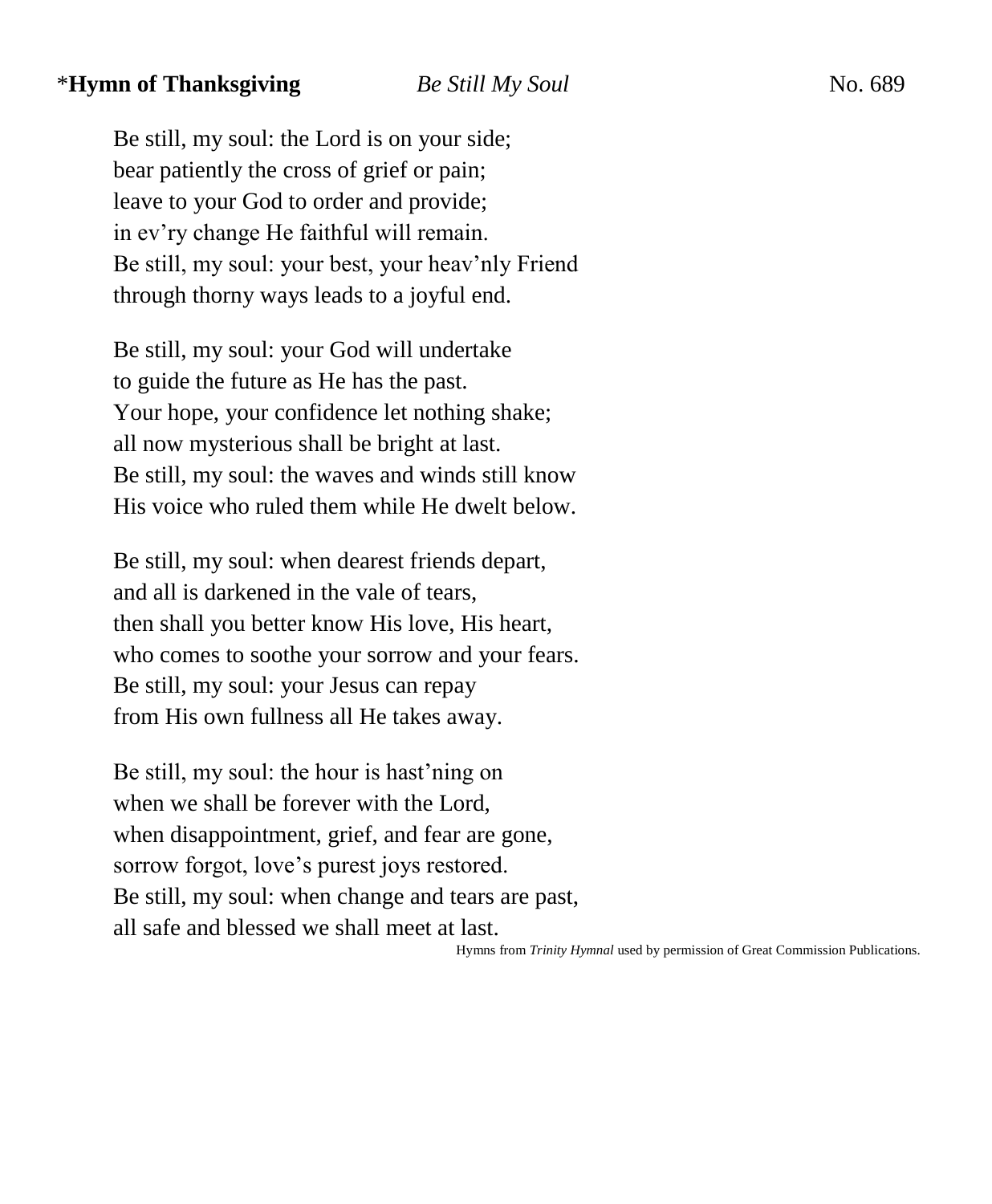#### **WSC 24-25**

## Q. 24. **How doth Christ execute the office of a prophet?**

A. Christ executeth the office of a prophet, in revealing to us, by his word and Spirit, the will of God for our salvation.

## Q. 25. **How doth Christ execute the office of a priest?**

A. Christ executeth the office of a priest, in his once offering up of himself a sacrifice to satisfy divine justice, and reconcile us to God; and in making continual intercession for us.

#### **Prayer of Intercession**

**Offering** *Selection by PM*

## \***Doxology** No. 731

Praise God, from Whom all blessings flow; Praise Him, all creatures here below; Praise Him above, ye heav'nly host; Praise Father, Son, and Holy Ghost. Amen.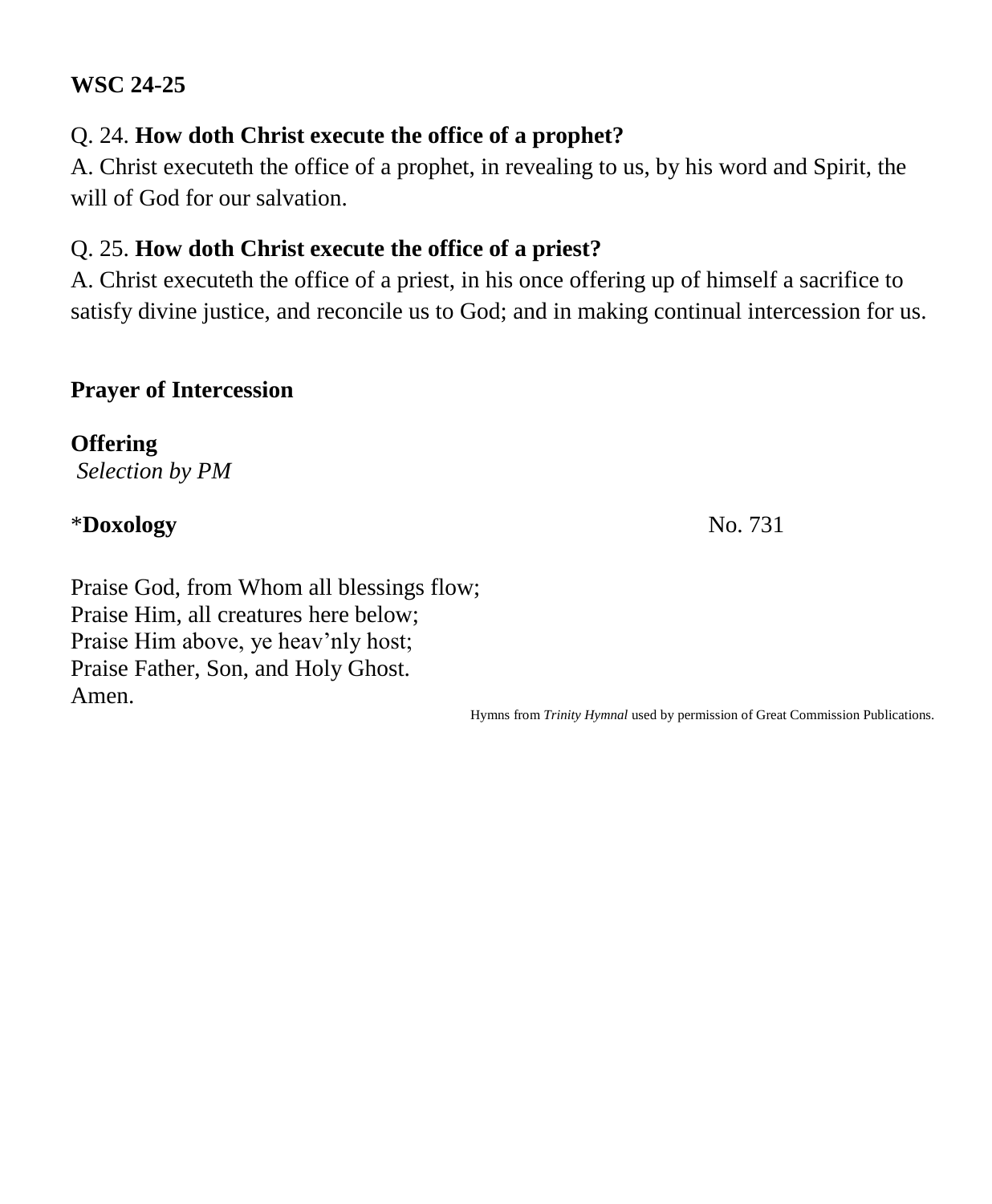How firm a foundation, you saints of the Lord, is laid for your faith in His excellent Word! What more can He say than to you He has said, to you who for refuge to Jesus have fled?

"Fear not, I am with you, O be not dismayed; for I am your God, and will still give you aid; I'll strengthen you, help you, and cause you to stand, upheld by My righteous, omnipotent hand."

"When through the deep waters I call you to go, the rivers of sorrow shall not overflow; for I will be with you, your troubles to bless, and sanctify to you your deepest distress."

"When through fiery trials your pathway shall lie, My grace, all-sufficient, shall be your supply; the flame shall not hurt you: I only design your dross to consume and your gold to refine."

"E'en down to old age all My people shall prove My sovereign, eternal, unchangeable love; and when hoary hairs shall their temples adorn, like lambs they shall still in My bosom be borne."

"The soul that on Jesus has leaned for repose, I will not, I will not desert to His foes; the soul, though all hell should endeavor to shake, I'll never, no never, no never forsake."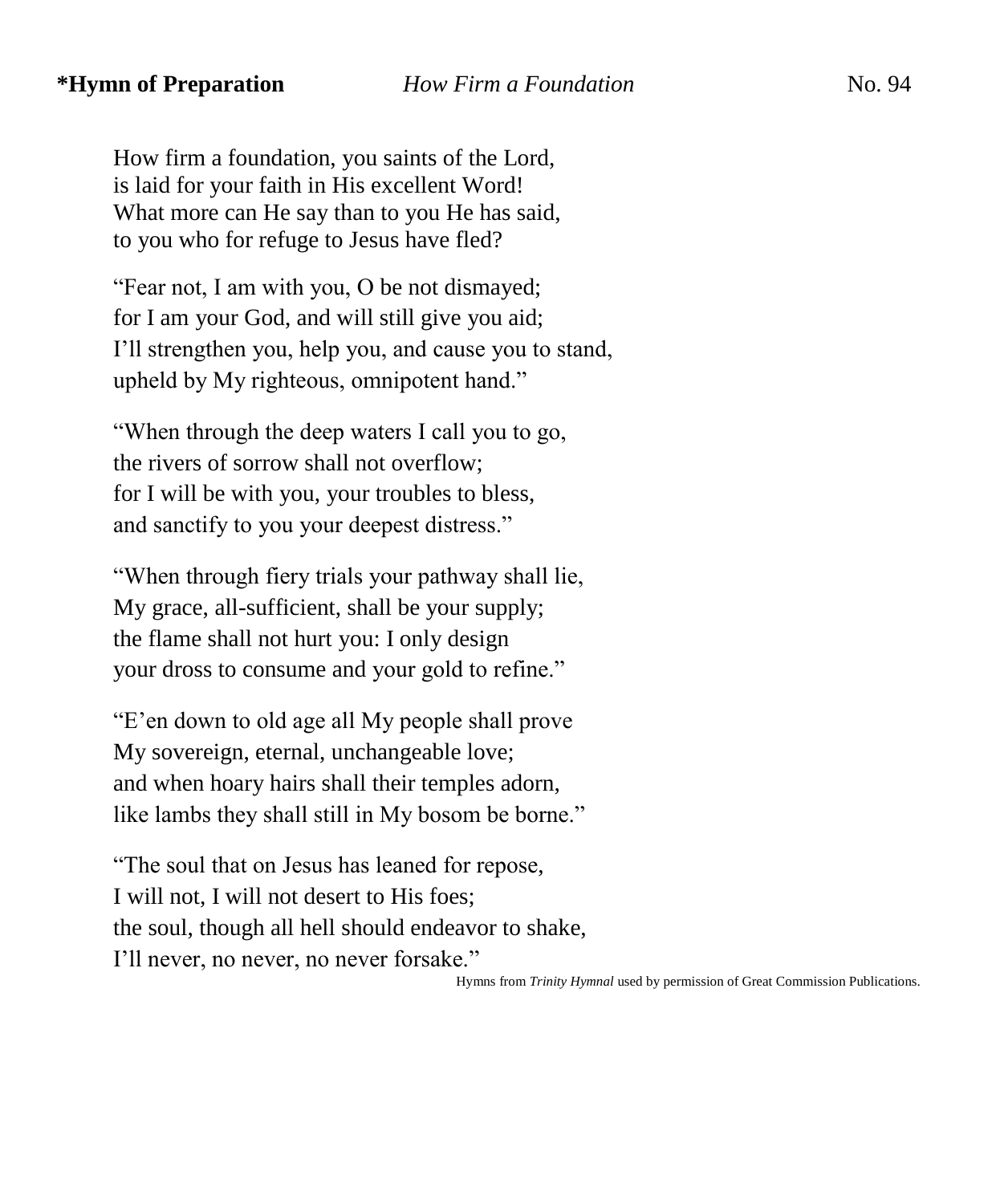1. The Return of the King

2. The Reign of the King

3. The Returning King

Questions:

- 1. What do we know about the resurrection body? What do the following passages tell us about our resurrection bodies: 1 Cor. 15:43; 1 Cor. 15:44; John 20:26, 27?
- 2. Where did Jesus Christ go when he ascended? What is he doing there? What state is Jesus in at this very moment?
- 3. How does Jesus reign over us today? What part does the Holy Spirit play in Jesus reign? Read John 14:26; 16:7-8; 1 Cor. 3:16; 1 Cor. 2:10-11.
- 4. How will Jesus second coming differ from his first? Read Revelation 1:7 & 19:11- 16. What does Hebrews 10:24-25 say we should do while we await his return?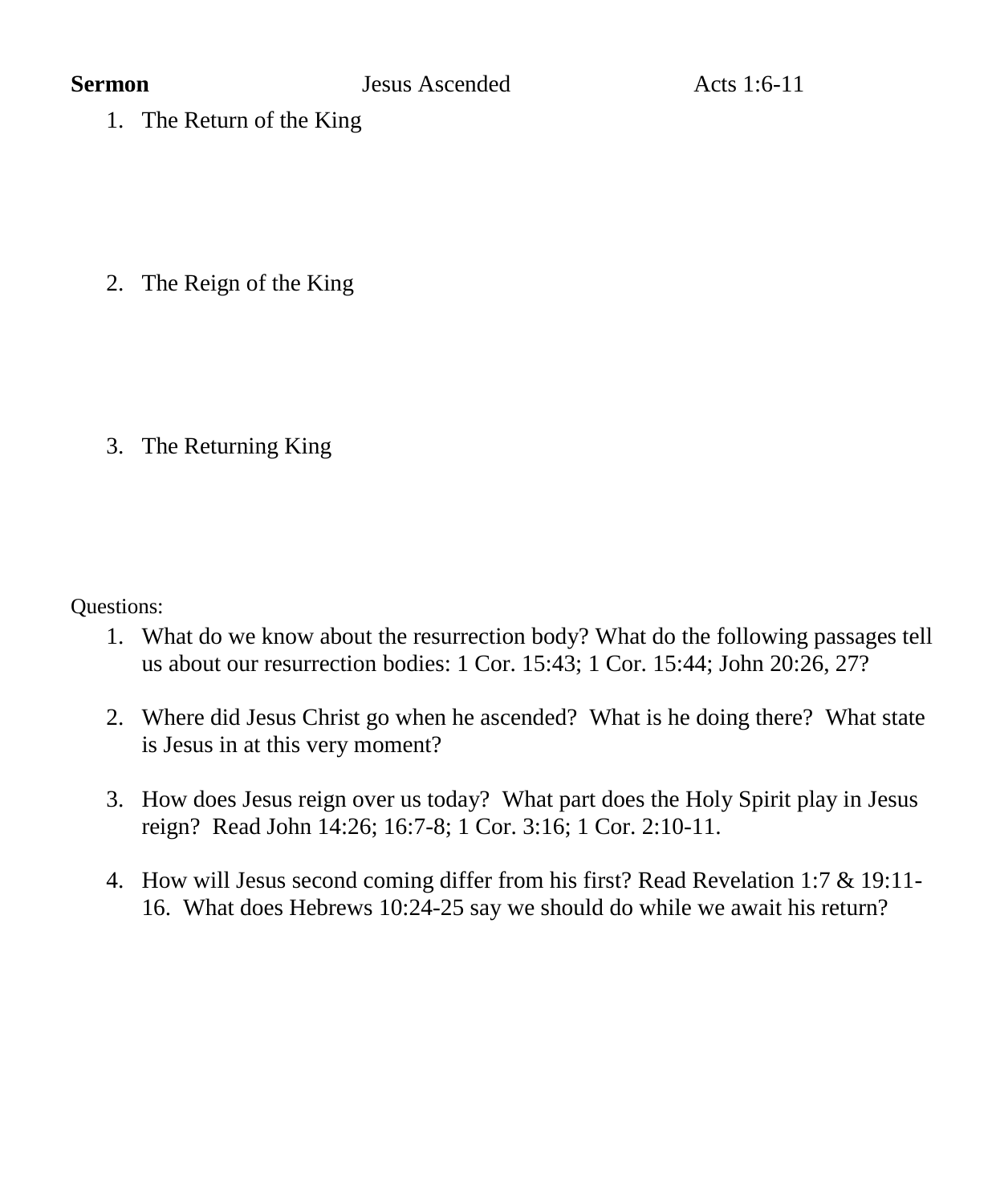Jesus lives, and so shall I. Death! thy sting is gone forever! He who deigned for me to die, lives, the bands of death to sever. He shall raise me from the dust: Jesus is my hope and trust.

Jesus lives and reigns supreme; and, his kingdom still remaining, I shall also be with him, ever living, ever reigning. God has promised; be it must: Jesus is my hope and trust.

Jesus lives, and by his grace, vict'ry o'er my passions giving, I will cleanse my heart and ways, ever to his glory living. Me he raises from the dust: Jesus is my hope and trust.

Jesus lives! I know full well naught from him my heart can sever, life nor death nor pow'rs of hell, joy nor grief, henceforth forever. None of all his saints is lost: Jesus is my hope and trust.

Jesus lives, and death is now but my entrance into glory. Courage, then, my soul, for thou hast a crown of life before thee; thou shalt find thy hopes were just: Jesus is the Christian's trust.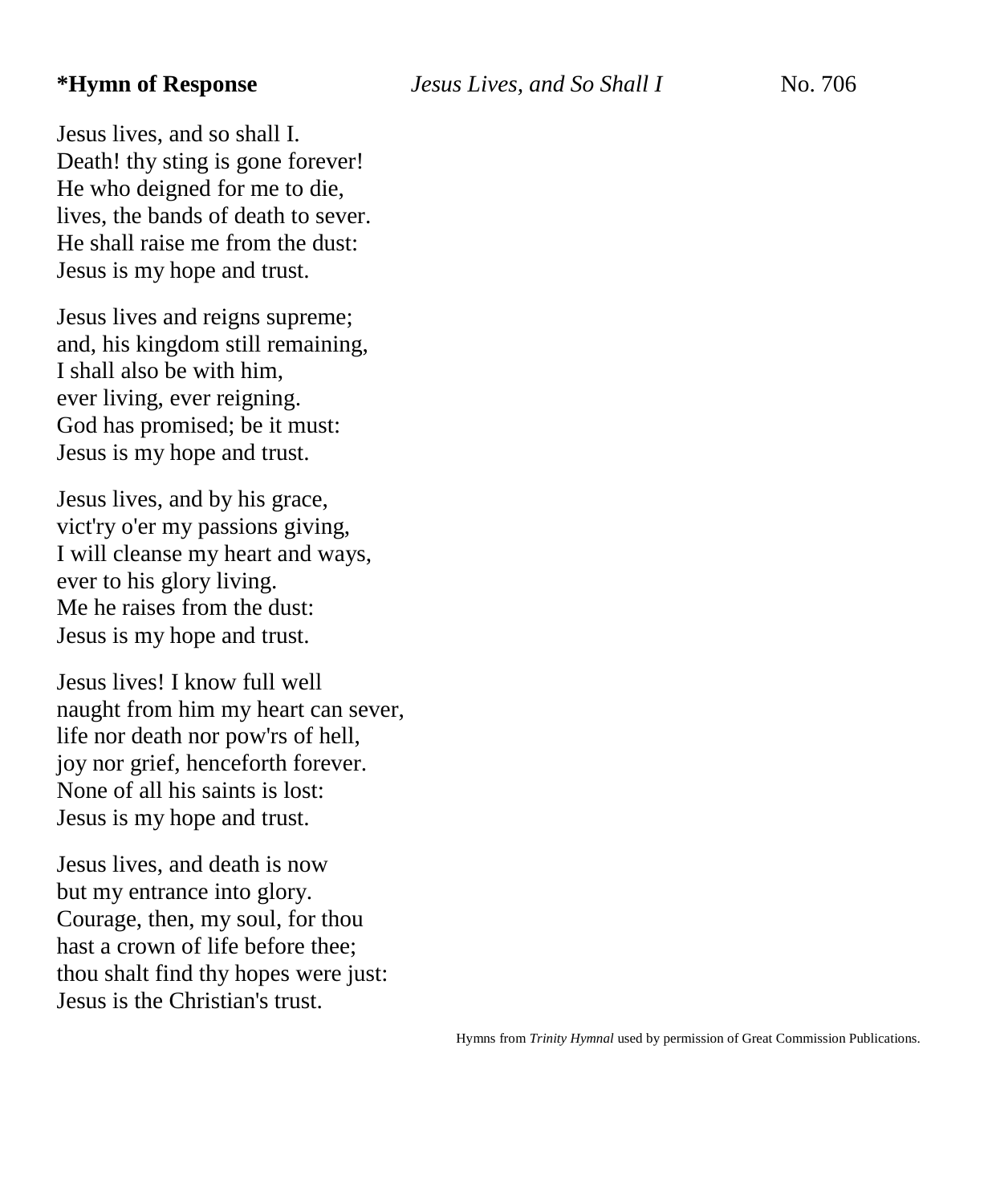# **\*Benediction**

## **\*Gloria Patri** No. 735

Glory be to the Father, and to the Son, and to the Holy Ghost; as it was in the beginning, is now, and ever shall be, world without end. Amen, amen. Hymns from *Trinity Hymnal* used by permission of Great Commission Publications.

| *Postlude                             | Selection by PM      |                                                                                       |  |  |  |  |  |  |
|---------------------------------------|----------------------|---------------------------------------------------------------------------------------|--|--|--|--|--|--|
| * Congregation: Please stand as able. |                      |                                                                                       |  |  |  |  |  |  |
| * * * * * * * *                       |                      |                                                                                       |  |  |  |  |  |  |
| Piano<br><b>Intercessory Prayer</b>   |                      | Paige Mecyssine<br>Andrew Gretzinger                                                  |  |  |  |  |  |  |
| <b>Weekly Calendar</b>                |                      |                                                                                       |  |  |  |  |  |  |
| <b>DATE</b>                           | <b>TIME</b>          | <b>EVENT</b>                                                                          |  |  |  |  |  |  |
| <b>SUN 5/9</b>                        | 9:00 AM              | <b>Opening Exercises &amp; Sunday School</b><br>(New Members & Kingdom of God)        |  |  |  |  |  |  |
|                                       | 10:30 AM<br>11:45 PM | <b>Worship Service</b> (available YouTube & Facebook)<br><b>VBS</b> Meeting           |  |  |  |  |  |  |
| <b>MON 5/10</b>                       | $6:00$ PM            | <b>Hrivnak-Lindborg Care Group</b>                                                    |  |  |  |  |  |  |
| <b>TUE 5/11</b>                       | 1:00 PM<br>6:00 PM   | <b>Senior Care Group</b><br><b>Session Meeting</b>                                    |  |  |  |  |  |  |
| <b>WED 5/12</b>                       | 9:30 AM              | <b>Women's Morning Bible Study</b>                                                    |  |  |  |  |  |  |
| <b>SUN 5/16</b>                       | 9:00 AM              | <b>Opening Exercises &amp; Sunday School</b><br>(Missionary Speaker for Adult SS)     |  |  |  |  |  |  |
|                                       | 10:30 AM<br>11:45 AM | Worship Service (available YouTube & Facebook)<br><b>Picnic on the Church Grounds</b> |  |  |  |  |  |  |
| <b>MON 5/17</b>                       | 6:00 PM              | <b>Hrivnak-Lindborg Care Group</b>                                                    |  |  |  |  |  |  |
| <b>TUE 5/18</b>                       | 6:00 PM              | <b>Deacon Meeting</b>                                                                 |  |  |  |  |  |  |
| <b>WED 5/19</b>                       | 9:30 AM              | <b>Women's Morning Bible Study</b>                                                    |  |  |  |  |  |  |
| <b>THUR 5/20</b>                      | 6:00 PM              | <b>By the Hand Dinner</b>                                                             |  |  |  |  |  |  |